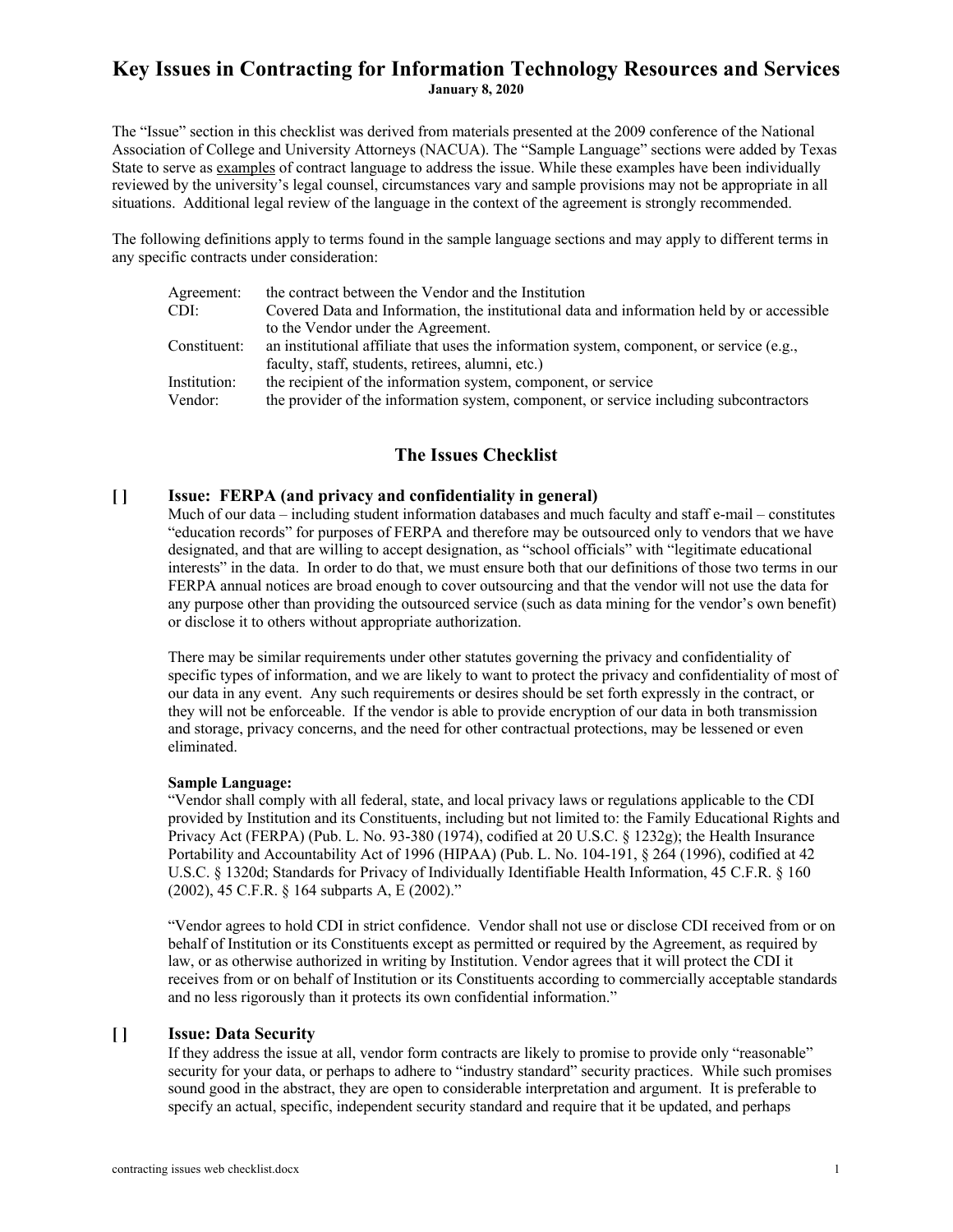audited, regularly. In addition, for certain kinds of data (e.g., data subject to HIPAA, Gramm-Leach-Bliley, PCI-DSS, or the Massachusetts Standards for the Protection of Personal Information of Residents of the Commonwealth), there may be specific security requirements that must be included in any vendor contracts. Ideally, the contract should also provide for regular SAS 70, Type II audits, with customer access to the results as well as current SOC2, CAIQ and/or HECVAT reports.

Finally, the contract should require the vendor to give us notice of any security/data breaches, and, to the extent that user notification is legally required, such notice should preferably be in advance of user notification (which should be the vendor's responsibility).

#### **Sample Language:**

"Vendor shall develop, implement, maintain and use appropriate administrative, technical and physical security measures to preserve the confidentiality, integrity and availability of all electronically maintained or transmitted CDI received from or on behalf of Institution or its Constituents. These measures will be extended by contract to all subcontractors used by Vendor."

"Vendor shall provide Institution with access to its latest SAS 70 Type II audit results as well as it's SOC2, CAIQ and/or Higher Education Community Vendor Assessment Toolkit report, or similar independent security assessment findings, or permit Institution to conduct its own assessment upon request once every two years."

"Vendor shall, within one day of discovery, report to Institution any use or disclosure of CDI not authorized by this Agreement or in writing by Institution. Vendor's report shall identify: (i) the nature of the unauthorized use or disclosure, (ii) the CDI used or disclosed, (iii) who made the unauthorized use or received the unauthorized disclosure, (iv) what Vendor has done or shall do to mitigate any deleterious effect of the unauthorized use or disclosure, and (v) what corrective action Vendor has taken or shall take to prevent future similar unauthorized use or disclosure. Vendor shall provide such other information, including a written report, as reasonably requested by Institution."

"In the event of a security breach within the Vendor's control and covered under the Texas Breach Notification Law (Texas Business and Commerce Code  $\S$  521.03), Vendor shall bear all responsibility and expense for complying with the disclosure and notification requirements under that statute."

"Vendor agrees to hold CDI in strict confidence. Vendor shall not use or disclose CDI received from or on behalf of Institution or its Constituents except as permitted or required by the Agreement, as required by law, or as otherwise authorized in writing by Institution. Vendor agrees that it will protect the CDI it receives from or on behalf of Institution or its Constituents according to commercially acceptable standards and no less rigorously than it protects its own confidential information."

## **[ ] Issue: Access to data for purposes of e-discovery**

Although the contract probably will not (and probably need not) expressly address the issue, it is important to understand – ahead of time – the architecture of the vendor's system, how and in what format it keeps your data, and what tools are available to you to access your data, so that you will be ready for any ediscovery needs that may arise. "Free" services typically will have few such tools available, which likely will make e-discovery a time-consuming and cumbersome task.

#### **Sample Language**:

"Both the Vendor and Institution shall facilitate the lawful disclosure of CDI for e-discovery purposes, or pursuant to applicable state or federal laws, or by request or order of any court or government agency. Provided, however, before making such a disclosure of CDI, Vendor must give Institution and all affected Constituents prior written notice of that disclosure, which must identify: the CDI that Vendor intends to disclose, the law(s), request, or order under which Vendor believes it is required to make such a disclosure, the persons or entities to whom Vendor intends to disclose such CDI, and the date on which Vendor is required to make such a disclosure."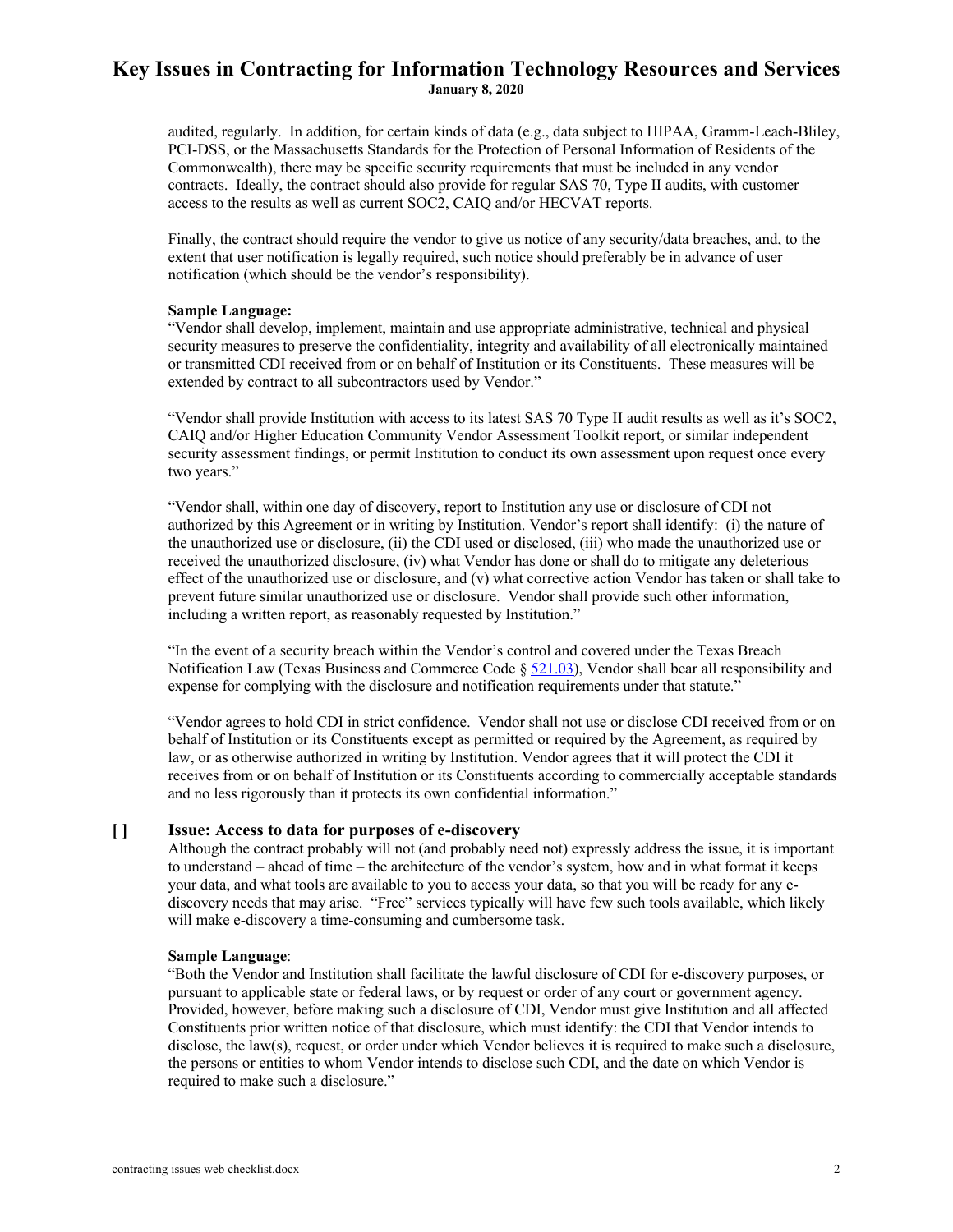"Vendor shall make itself and its employees, subcontractors, or agents assisting Vendor in the performance of its obligations under the Agreement available to Institution at no cost to Institution to testify as witnesses, or otherwise, in the event of litigation or administrative proceedings against Institution, its directors, officers, agents or employees based upon a claimed violation of laws arising out of this Agreement."

## **[ ] Issue: Location of data**

Some vendor form contracts expressly reserve the right to store customer data in any country in which they do business. Others may not address the issue, but the vendors may follow similar practices nevertheless, on the (generally legitimate) theory that what is not expressly prohibited is thereby permitted. While dispersed geographical storage is beneficial from a data protection and backup perspective, it can raise export control (EAR/ITAR) issues in the context of research data. If that is important to you, you should be sure to include language prohibiting "extraterritorial" storage.

#### **Sample Language**:

"Vendor shall store and process all CDI subject to the legal jurisdiction of the United States of America, or under the concurrent jurisdiction of the Unites States of America and one or more of its states, and free from any foreign legal jurisdiction at all times."

### **[ ] Issue: Ownership of data**

The contract should expressly make clear that all data belongs to the institution (and/or its users) and that the vendor acquires no rights or licenses, including without limitation intellectual property rights or licenses, to use the data for its own purposes by virtue of the transaction. It also may be useful to provide that the vendor does not acquire and may not claim any security interest in your data.

#### **Sample Language**:

"Vendor acknowledges that the Agreement allows the Vendor access to CDI provided by Institution and its Constituents, that all such CDI remains the intellectual property of the providing party and that Vendor acquires no rights or licenses to use CDI for any purpose not expressly authorized in the Agreement."

### **[ ] Issue: Unauthorized or inappropriate use**

Vendor form contracts may attempt to make us responsible for affirmatively preventing any "unauthorized" or "inappropriate" use of the vendor's service by others, or perhaps to use "best efforts" or "commercially reasonable efforts" to do so. Given that these services are "in the cloud" and therefore largely outside our control, it is preferable to provide only that we will not "authorize" or "knowingly allow" such uses.

Such contracts also may require us to notify the vendor of "all" unauthorized or inappropriate uses of which we become aware. Particularly with respect to vendors with broadly stated AUPs or terms of service, such expansive obligations seem burdensome and unnecessary. It is preferable to replace "all" with "material" or some similar, higher threshold.

### **Sample Language**:

"Institution does not monitor the use of Vendor's services by Institution's Constituents. Institution will not authorize or knowingly permit unacceptable use of Vendor services by Institution's Constituents and will notify Vendor of any material violations of Vendor policies, terms of service, or similar provisions by Institution's Constituents."

### **[ ] Issue: Suspension of end user accounts**

E-mail services in particular may wish to retain the right to suspend your end users for violations of the vendor's AUP or terms of service. If, as is common, those provisions are broadly stated, the vendor will have almost open-ended authority to suspend your users. It is preferable to limit any such power to a more restrictive standard – perhaps only "material" violations, or violations that "significantly" threaten the security or integrity of the vendor's system.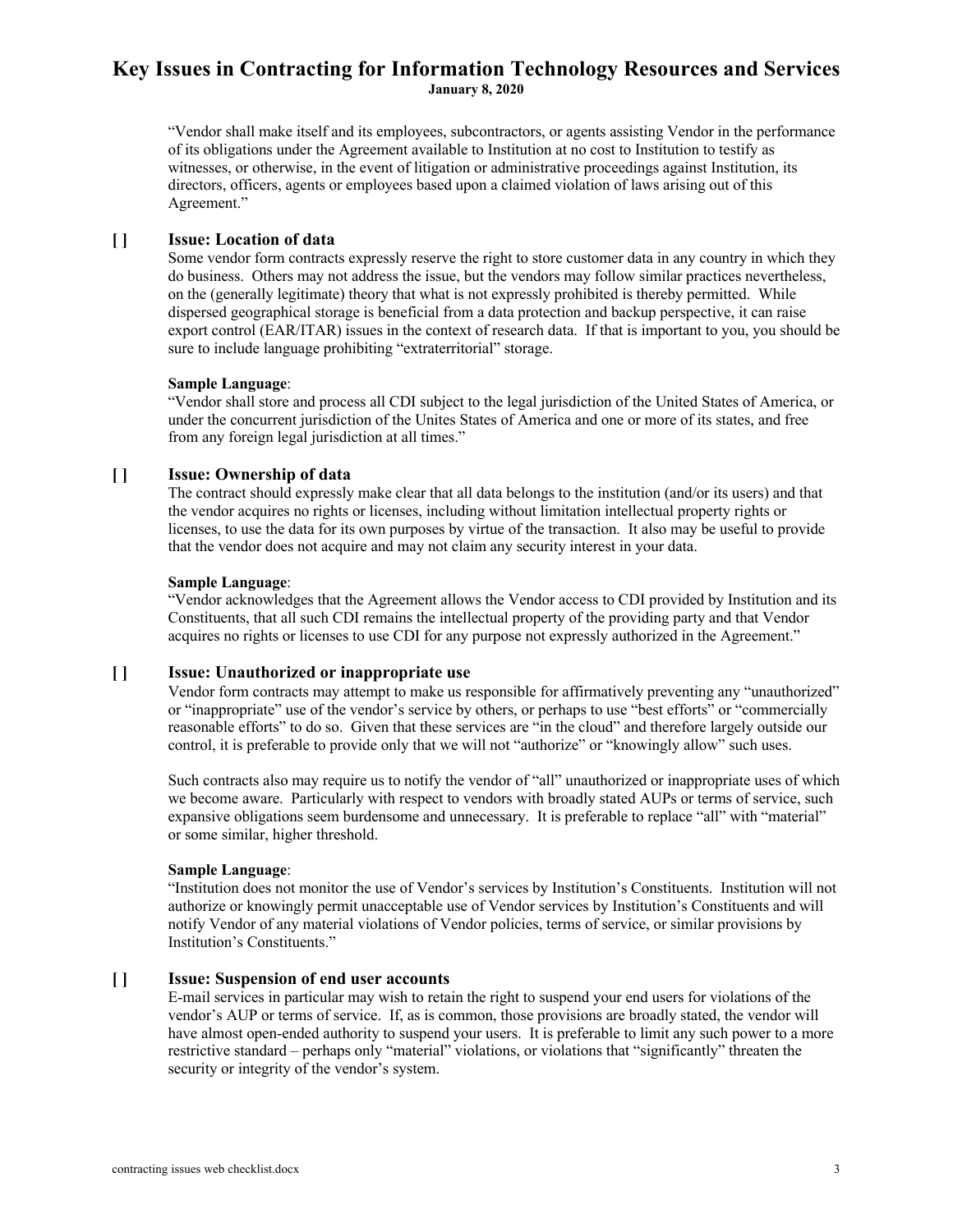#### **Sample Language**:

"Vendor shall not normally suspend or otherwise disrupt the use of Vendor's services by one or more Constituents without prior notice to Institution and affected Constituents. Vendor may suspend or disrupt a Constituent use of Vendor services without notice if such use constitutes a material and significant threat to the confidentiality, integrity, performance, or availability of the Vendor's systems or services."

## **[ ] Issue: Emergency security issues**

Vendors understandably may wish to have the right to "immediately" suspend an "offending use," and possibly the service altogether, in the event of an "emergency" issue. However, the standard for what constitutes an emergency should be clearly defined, should not give the vendor much if any discretion or flexibility in its application, and, preferably, should incorporate a "materiality" or similar threshold.

#### **Sample Language**:

Same as for "Suspension of end user accounts".

### **[ ] Issue: Suspension and termination of the service**

Vendor form contracts typically give the vendor the right to suspend the service or to terminate it altogether upon certain events or conditions. Such provisions are not unreasonable in the abstract, but they should be limited in scope to only truly significant matters, provide for an opportunity for you to cure the alleged violations or some form of escalation rather than instantaneous implementation (except in the case of true emergencies), and give you adequate time to make alternative arrangements for your data or service. (In the case of an e-mail system, it may take 6 months or more to establish and transition to a new system, particularly if you intend to completely dismantle your internal system once you outsource.) It also will be important to have assurance your data will continue to be available to you, in a usable format, for at least that long (or, if the vendor is unwilling to commit to a specific length, a "commercially reasonable" period of time) following any termination, as well as that the vendor will return or destroy any copies of your data once transition is complete.

### **Sample Language**:

"Should Vendor wish to terminate this Agreement for cause prior to its normal expiration, Vendor shall (i) first provide Institution with at least NN days to cure the violation in question; (ii) allow Institution NN business days to find or develop a suitable replacement for Vendor's service; (iii) sustain Institutional and Constituent access to Institution's CDI while transitioning to a replacement service; and (iv) return or destroy all copies of Institution's CDI following the transition to a replacement service."

### **[ ] Issue: Service level agreements**

The amount of guaranteed "uptime," the process and timeline for dealing with "downtime," and the consequences for any failures to meet those requirements should be spelled out clearly. In the context of a "free" service, additional "free" service is of no great benefit to us, and no great disincentive to the vendor.

### **Sample Language**:

The language for this issue will be highly dependent upon the specific service and institutional situation.

## **[ ] Issue: Disclaimer of warranty**

Vendor form contracts typically disclaim essentially all warranties, sometimes expressly including any warranty that the vendor's service does not infringe third-party intellectual property rights. At a minimum, the contract should warrant that the service conforms to and will perform in accordance with its specifications (which should themselves be as detailed as possible, to avoid misunderstandings and disagreements) and that it does *not* infringe any third-party intellectual property rights. Without those two warranties, there is no enforceable assurance that the service will in fact do what the vendor's marketing people claim it will do or that the vendor even has the right to provide it to us – and, if it doesn't work, or if we are sued for infringement, we will have no recourse against the vendor.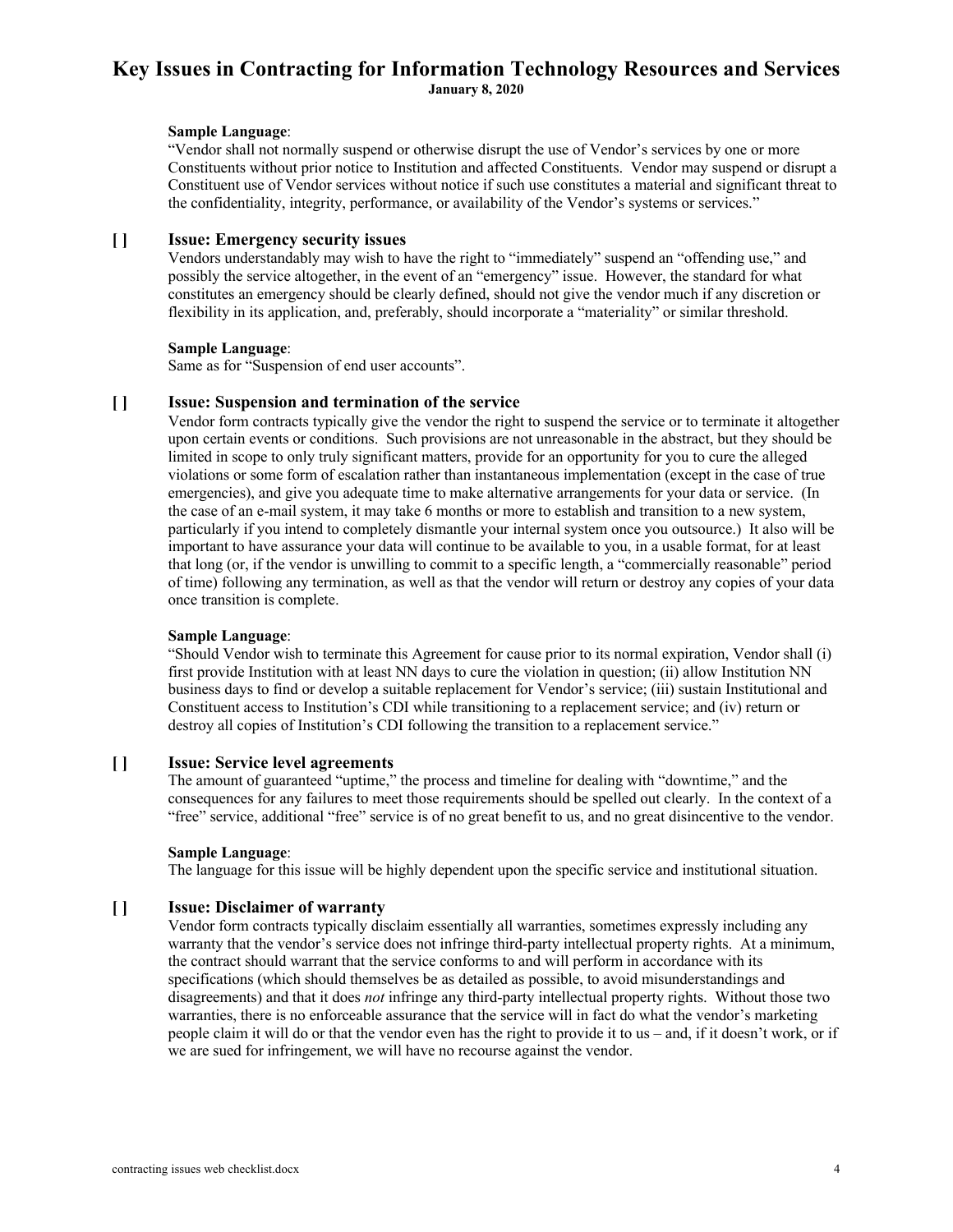#### **Sample Language**:

"Vendor acknowledges that the Agreement allows the Vendor access to CDI provided by Institution and its Constituents, that all such CDI remains the intellectual property of the providing party and that Vendor acquires no rights or licenses to use CDI for any purpose not expressly authorized in the Agreement."

### **[ ] Issue: Indemnification by customer**

Some vendor form contracts require us to indemnify the vendor not only for our own actions (which is not necessarily unreasonable), but also those of our end users, including students for whom we are not otherwise vicariously liable. With respect to liability for student e-mail, online postings, and the like, this is largely an issue of who will pay the vendor's attorney fees, as the vendor has good legal defenses against claims based on end user content or actions. Moreover, this is not really taking on a new liability, as we currently can be sued for such content or actions (and have the same legal defenses) as ISPs ourselves. Nevertheless, it is preferable not to voluntarily accept that liability, which is also no different that the vendor's liability for any other, non-institutional end users.

Public institutions may also have significant state-law restrictions on their ability to indemnify.

### **Sample Language**:

"Institution is a Texas state agency and its indemnity obligations in this Agreement apply only to the extent permitted by Texas law. Institution's liability is limited by sovereign immunity and laws such as the Texas Tort Claims Act. Institution does not waive any of its rights or defenses under Texas law."

## **[ ] Issue: Indemnification by vendor**

Vendor form contracts rarely include any form of indemnification benefitting us, but such protection is critical in at least two areas: infringement of third-party intellectual property rights and inappropriate disclosure or data breach, both of which are largely, if not entirely, in the vendor's sole control, and both of which can be extremely costly to defend and remedy. (If, as has happened, a vendor refuses to accept liability for either of these issues on the ground that it's a "black hole," we should take that as a great warning about the vendor's lack of confidence in its own service and look elsewhere – what the vendor is really saying is that it expects *us* to be its insurance company.) Ideally, the vendor would indemnify us for all of its acts and omissions.

### **Sample Language**:

"Vendor shall defend and hold Institution harmless from all claims, liabilities, damages, or judgments involving a third party, including Texas State's costs and attorney fees, which arise as a result of Vendor's acts, omissions, or failures to meet any of its obligations under this Agreement."

### **[ ] Issue: Modifications to the contract**

Vendor form contracts sometimes reserve the right for the vendor to make modifications to its services unilaterally. While some form of right to make changes probably is necessary and appropriate – we certainly would have no objection to improvements – such language is overbroad and does not provide the customer with any assurance that any such modifications will be beneficial, let alone acceptable. Limiting the vendor's right to "commercially reasonable modifications" would be an improvement, but, in the context of a "free" service, could still be expansive. Even better would be to add to that a qualification prohibiting "materially detrimental" modifications."

### **Sample Language**:

"Vendor may make commercially reasonable modifications to the Service without prior notice to Institution, provided that such modifications do not materially diminish the nature, scope, or quality of the Vendor's Service."

### **[ ] Issue: Incorporation of URL terms**

Similarly, vendor form contracts may incorporate by reference additional terms and policies posted to the vendor's web site, which typically are subject to the vendor's unilateral amendment, and those terms and policies may in turn incorporate by reference still other terms and policies posted elsewhere on the vendor's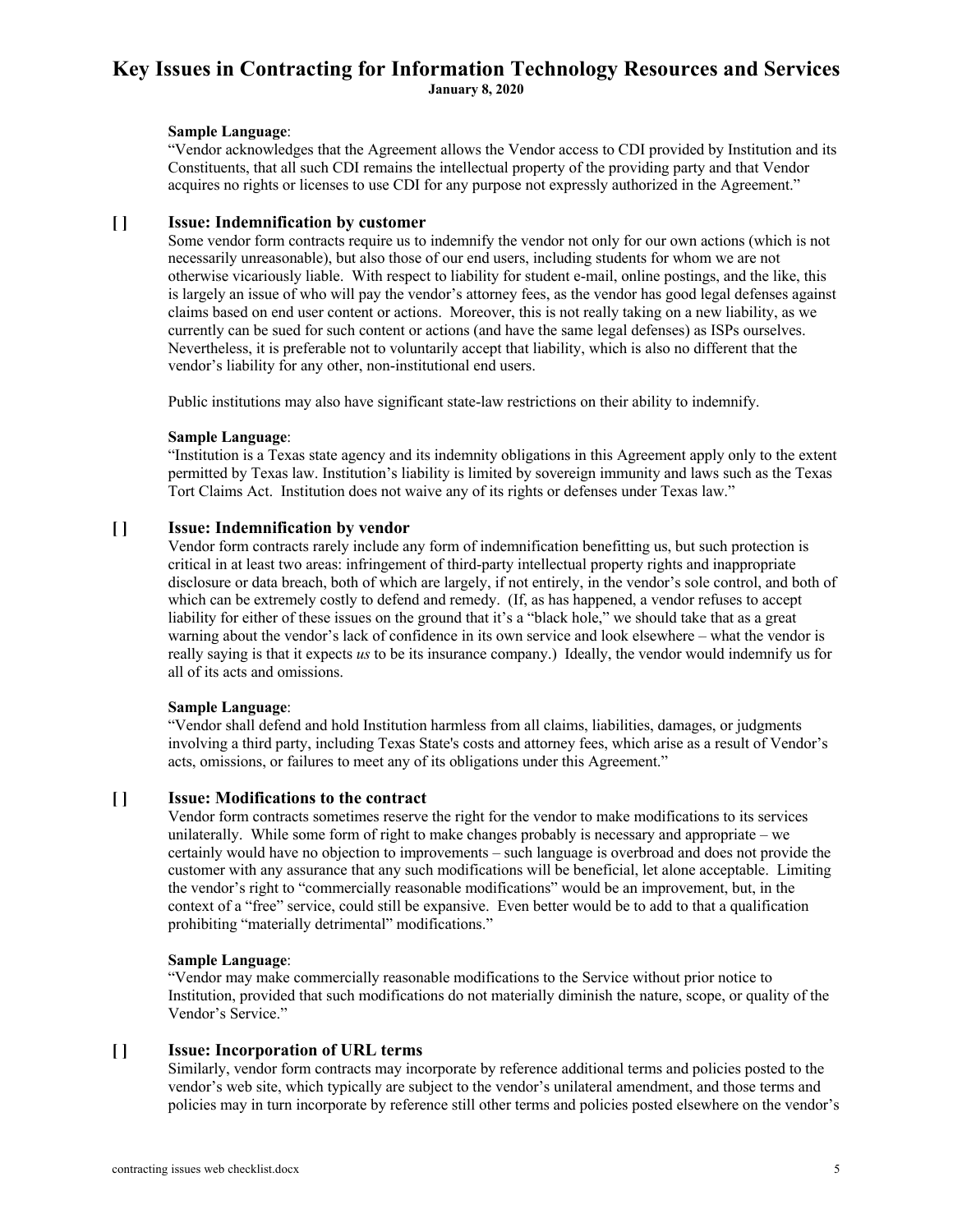web sites, which also typically are subject to the vendor's unilateral amendment. The result is that the contract itself is incomplete, it may well contain provisions that are inconsistent or that conflict with the incorporated provisions, and it likely will be difficult or impossible to fully comprehend. It also will potentially be meaningless, because the vendor will have the right to amend it significantly at any time, and likely even without any more notice to us than posting the change to its web site. While it may be reasonable to deal with technical standards and guidelines or other "non-legal" matters elsewhere, it is strongly preferable that all contractual terms be included in the contract itself. At the very least, the customer should attempt to require the vendor to provide direct, individual notice sufficiently in advance of the effective date of any amendments to incorporated terms, along with the right to terminate if such amendments are unacceptable or materially detrimental to the customer's interests.

#### **Sample Language**:

"Vendor expressly affirms that all applicable terms, conditions, and policies are contained within this Agreement and that the Agreement does not incorporate by reference any terms, conditions, or policies residing on Vendor's website or in any form external to this Agreement."

"Vendor shall provide a minimum of NN days advance notice to Institution prior to the effective date of any amendments to the terms, conditions, or policies incorporated by reference into this Agreement, including those terms, conditions, or policies residing on Vendor's website or in any form external to this Agreement. Institution reserves the right to terminate the Agreement without penalty if such amendments are unacceptable or materially detrimental to Institution's interest."

### **[ ] Issue: Governing law, jurisdiction**

Almost certainly, a vendor's form contract will specify that it is governed by the law of the vendor's home state and grant the courts of that state exclusive jurisdiction over any disputes arising out of the contract. Public institutions generally have significant state-law restrictions on their ability to consent to such provisions, and they are inadvisable for others. It is preferable to either (a) specify the law and jurisdiction of our own state (large vendors likely operate in and are subject to all such jurisdictions, so it is no significant inconvenience for them), (b) provide that disputes must be brought in the defendant's jurisdiction (which is even-handed and tends to encourage informal resolution, as the plaintiff won't have the "home court" advantage), or (c) simply delete the provision and leave the question open for later argument and resolution if and when needed.

#### **Sample Language**:

"Agreement shall be governed and construed in accordance with the laws of the state of Texas. Unless otherwise mutually agreed, venue for all dispute resolution actions shall be in XXXXXXXXX County, Texas."

"Institution and Vendor agree that if either party initiates litigation or dispute resolution procedures based on this Agreement, it must do so exclusively in the jurisdiction of the defendant and under the laws of that jurisdiction."

### **[ ] Issue: Dispute resolution**

Vendor's form contracts often specify the manner of dispute resolution in addition to the location. The form contract may attempt to limit or restrict the customer's legal options (e.g., a proscribed mediation program) in the event of a dispute. Public institutions are generally prohibited from accepting such conditions.

#### **Sample Language**:

"To the extent that Chapter 2260, Texas Government Code, applies to the Agreement and is not preempted by other applicable law, the dispute resolution process provided for in Chapter 2260 and the related rules adopted by the Texas Attorney General pursuant to Chapter 2260, will be used by Institution and Vendor to attempt to resolve any claim for breach of contract made by Vendor that cannot be resolved in the ordinary course of business, The parties specifically agree that (i) neither the execution of the Agreement by Institution nor any other conduct, action or inaction of any representative of Institution relating to the